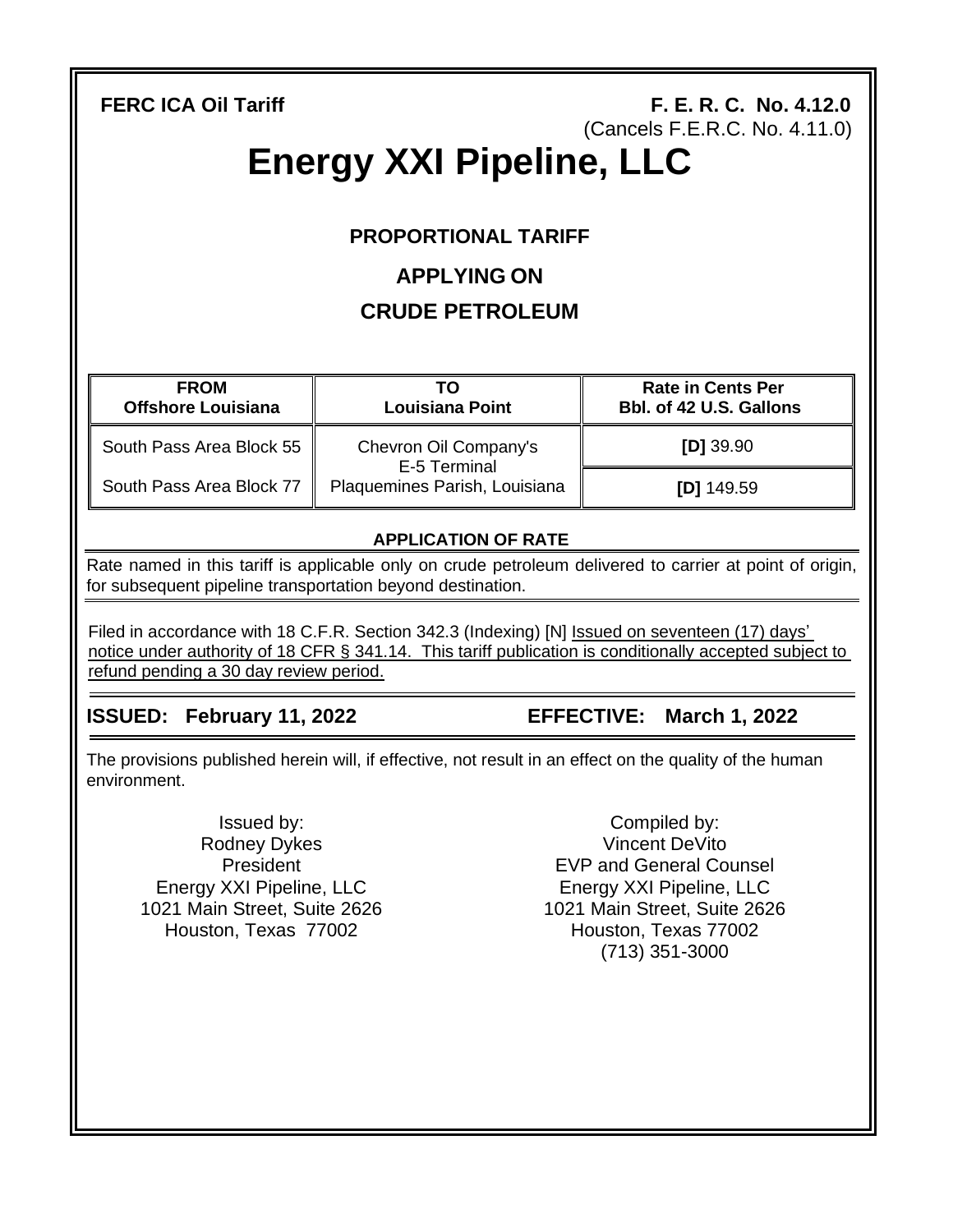**F.E.R.C. No. 4.12.0 Page 2 of 5**

## **RULES AND REGULATIONS**

**Rule 1. Definitions -** "Company" means and refers to Energy XXI Pipeline, LLC and/or other pipeline companies which may, by proper concurrence, be parties to joint tariffs incorporating these rules and regulations by specific reference.

"Barrel" means a barrel of forty-two (42) gallons, United States measurement at 60 degrees Fahrenheit and zero pounds per square inch gauge pressure.

"Company's pipeline" means the Company's undivided interest in the System.

"Crude Petroleum", as used herein, means either the direct liquid products of oil wells, or a mixture of the direct liquid products of oil wells with the indirect liquid products of oil or gas wells, including gasoline and liquefied petroleum gases, as provided in Rule 5.

"Direct Products" means the direct liquid products of oil wells.

"Indirect Liquid Products" means the liquid products resulting from the refining of crude petroleum, operation of gasoline recovery plants, gas recycling plants, and condensate or distillate recovery equipment in gas or oil fields.

"System" means a pipeline system specifically indicated by the origins and destinations described in individual tariffs making reference hereto.

"Tender" means an offer by a shipper to the Company of a stated quantity of crude petroleum for transportation from a specified origin or origins to a specified destination or destinations in accordance with these rules and regulations.

- **Rule 2. Commodity -** The Company is engaged in the transportation of crude petroleum exclusively under this tariff, and therefore will not accept any other commodity for transportation hereunder.
- **Rule 3. Specifications -** Carrier has the right, at its discretion, to reject crude oil containing contaminants.The Company will receive for transportation only good merchantable crude petroleum properly settled and weathered, and which contains not more than one **(1)** percent basic sediment, water and other impurities, and has a temperature not in excess of one hundred forty (140) degrees Fahrenheit. If crude petroleum is accepted from tankage, settled bottoms in such tanks must not be above a point four (4) inches below the bottom of the pipeline connection with the tank from which it enters Company's facilities.

 No crude petroleum will be received unless it is of acceptable character, gravity, and viscosity such that it will be readily susceptible of transportation through Company's existing facilities, and will not materially affect the quality of the other crude petroleum shipments or cause disadvantage to other shippers and/or the Company. Company reserves the right to reject any and all crude petroleum having a vapor pressure in excess of thirteen (13) pounds per square inch, absolute, at a temperature of one hundred (100) degrees Fahrenheit.

 If crude petroleum tendered for transportation differs materially in character from that being transported in Company's pipeline, then it will be transported, if at all, only under such terms as the Company and the shipper may agree.

**Rule 4. Maintenance of Identity -** Crude petroleum will be accepted for transportation only on condition that it shall be subject to such changes in gravity, or characteristics while in transit as may result from the mixture with other crude petroleum in the pipeline of the Company. Company shall be under no obligation to deliver the identical crude petroleum received, but may take delivery to consignee out of common stock in the Company's pipeline at delivery point.

### **Rule 5. Mixtures –**

(a) Indirect liquid products will he received for transportation only on condition that the indirect liquid products shall he mixed in Company's pipeline with direct products, and providing both the indirect liquid products and the direct liquid products are owned by the same shipper or consignee and are consigned to the same destination.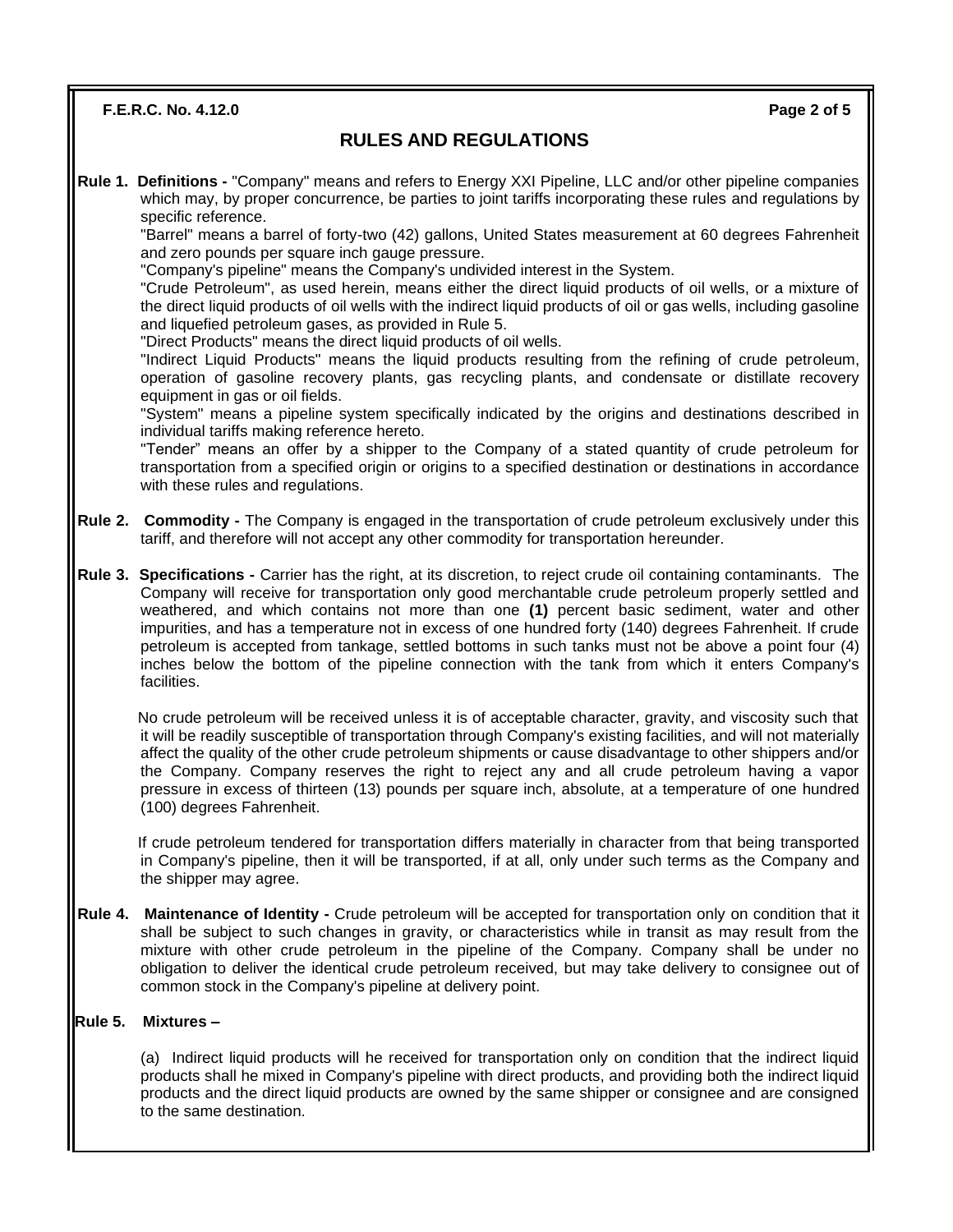### **F.E.R.C. No. 4.12.0 Page 3 of 5**

(b) The indirect liquid products portion of the mixture will he accepted for transportation at reception points other than the one at which the direct products portion of the same mixture is received, provided that the shipper, consignee, and destination are the same, and that operating conditions and the Company's facilities permit the indirect liquid products portion to be mixed with the direct products of the same shipper or consignee. The rate to be assessed on each portion of the mixture shall he the rate applicable from the reception point at which each is received.

(c) Indirect liquid products shall not exceed twenty (20) percent by volume of the total mixture of indirect liquid products with direct products, and the vapor pressure of such mixtures shall not exceed thirteen (13) pounds per square inch, absolute, at a temperature of one hundred (100) degrees Fahrenheit.

(d) The direct liquid products portion and the direct products portion of the mixture will be measured and tested separately and must be shown separately on the shipping order, and if required on separate shipping orders.

(e) Mixtures will be transported and delivered as crude petroleum. Nothing in this Rule is to be construed to waive provisions of Rule 4 of this tariff or to require the Company to receive, transport and deliver unmixed indirect liquid products.

- **Rule 6. Storage and Destination Facilities** Storage necessarily incident to transportation will be provided by the shipper, and the shipper or consignee must provide storage facilities for receiving the crude petroleum at destination. The Company may refuse to accept crude petroleum for transportation unless satisfactory evidence be furnished that the shipper or consignee has provided the necessary facilities for the prompt receiving of said crude petroleum at its destination.
- **Rule 7. Legality of Shipments** The Company reserves the right to reject any and all crude petroleum tendered where the shipper or consignee has failed to comply with all applicable laws, rules and regulations made by any governmental authorities regulating shipments of crude petroleum.
- **Rule 8. Title** The Company shall have the right to reject any crude petroleum, when tendered for transportation, which may he involved in litigation, or the title of which may be in dispute, or which may be incumbered by lien or charge of any kind, and it may require of the shipper satisfactory evidence of his perfect and unencumbered title or satisfactory indemnity bond to protect Company.
- **Rule 9. Appointment when Tenders are in Excess of Facilities –** When there shall be tendered to Company for transportation greater quantities than can be immediately transported, the transportation shall be apportioned among all shippers in proportion to the amounts tendered by each, provided that no tender for transportation shall be considered beyond the amount which the shipper requesting the shipment has on hand available and ready for shipment. Company shall be considered as a shipper of quantities tendered by itself and held for shipment through its lines, and its shipments shall be entitled to participate ratably in such apportionment.
- **Rule 10. Delivery at Destination** The Company will transport and deliver crude petroleum with reasonable diligence and dispatch considering the quantity and quality of the crude petroleum, the distance of transportation, safety of operations, and other material factors, but will accept no crude petroleum to be transported in time for any particular market.

 After any shipment has had time to arrive at destination, and/or on twenty-four (24) hour notice to consignee, Company may begin delivery at its current pumping rate.

 If the shipper or consignee, is unable or refuses to receive the crude petroleum shipment as it arrives at destination, the Company reserves the right to make whatever arrangements for disposition of the crude petroleum it deems appropriate in order to clear its pipeline. Any expenses incurred by the Company in making such arrangements shall be borne by the shipper or consignee, which charges are in addition to transportation charges accruing to shipper or consignee.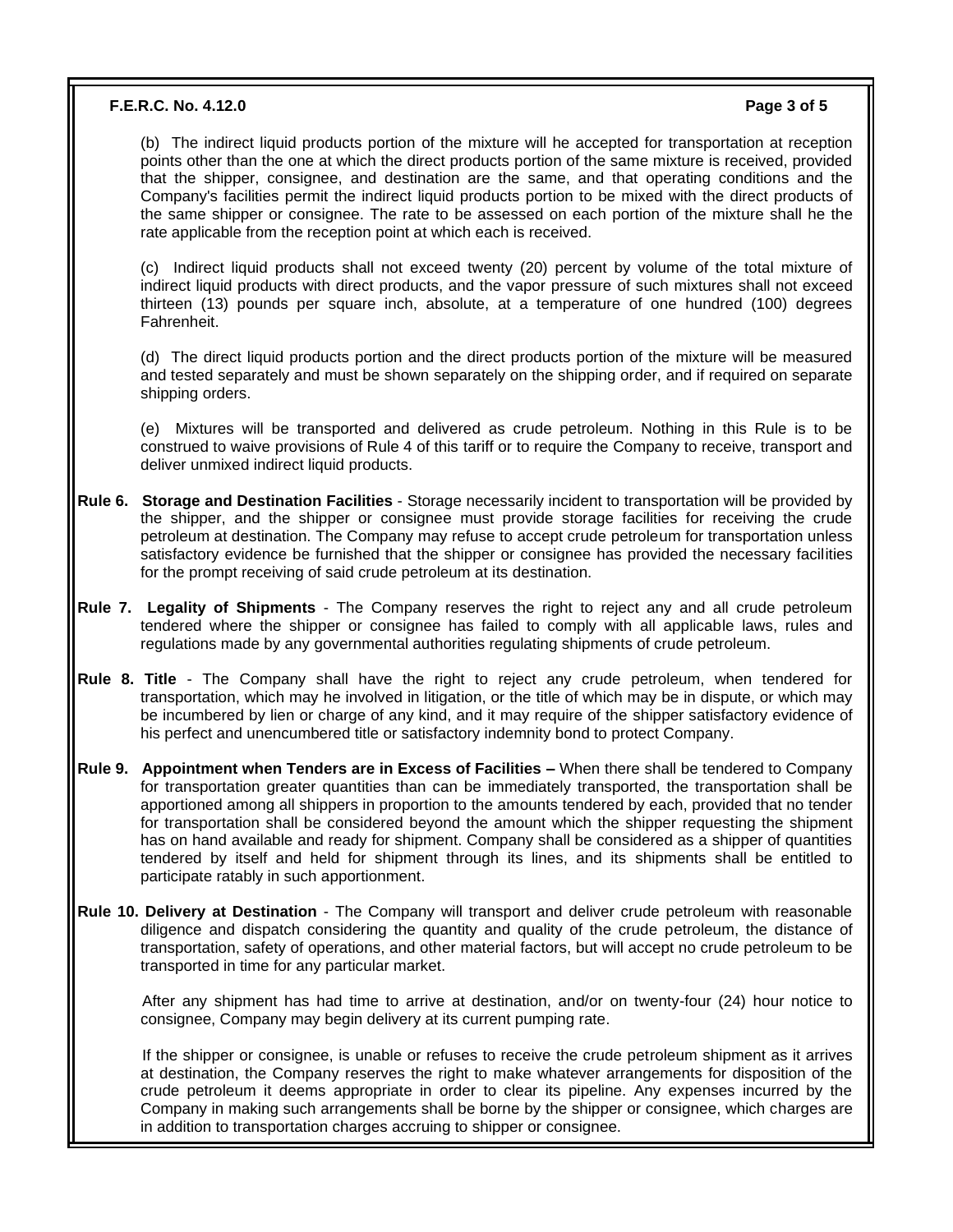### **F.E.R.C. No. 4.12.0 Page 4 of 5**

**Rule 11. Payment of Transportation and Other Charges -** Crude petroleum accepted for transportation shall be subject to the rates in effect on the date of receipt by Company, irrespective of the date of the tender.

 The shipper or consignee shall pay Company at the rate specified for transportation and all other lawful charges accruing on crude petroleum tendered and accepted for shipment and, if required, shall pay the same before delivery. Company shall have a lien on all crude petroleum in its possession to cover charges for transportation and other lawful charges, and may withhold delivery of crude petroleum until said charges are paid. If such charges remain unpaid for more than five (5) days after notice of readiness to deliver, Company, by agent, may sell said crude petroleum at public auction at the General Office of Company, on any day not a legal holiday and not less than forty-eight (48) hours after publication of notice in a daily newspaper of general circulation published in the city where said General Office is located, said notice giving the time and place of the sale and the quantity of the crude petroleum to be sold. The Company may be a bidder and purchaser at such sale. From the proceeds of the sale, Company may pay itself all charges lawfully accruing, and all expenses of said sale, and the net balance shall be held for whomsoever may be lawfully entitled thereto.

**Rule 12. Measuring, Testing, Corrections and Deductions** - All shipments tendered Company for transportation shall be tested, gauged or metered by a representative of Company prior to, or at the time of receipt from the shipper or delivery to consignee, but the shipper or consignee shall at all times have the privilege of being present or represented during the testing, gauging or metering. Quantities shall be corrected as to temperature from observed temperature to 60 degrees Fahrenheit basis by use of applicable API-ASTM-IP correction tables. A Centrifuge machine shall be used for ascertaining the percentage of basic sediment, water and other impurities in the shipment and the full amount of basic sediment, water and other impurities, thus determined, shall be deducted from the corrected volume.

 Company shall account to each shipper for all Crude Petroleum received. Any overage or shortage not due to the negligence of Company, including losses or gains resulting from shrinkage, evaporation, expansion or other Crude Petroleum losses or gains inherent in the operation of a pipeline system, will be allocated on a monthly accrual basis among the shippers in the proportion that the total number of barrels delivered from the pipeline system for each shipper bears to the total number of barrels delivered from the pipeline system for all shippers.

 The net balance, after applicable deductions defined above, and any loss as provided for in Rule 13 (Liability of Company), will be the quantity deliverable by Company and upon which transportation charges will he assessed.

- **Rule 13. Liability of Company**  The Company shall not be liable for any loss of crude petroleum as described herein, or damage thereto, or delay, because of an act of God, the public enemy, quarantine, the authority of law, strikes, riots, or the acts of default of the shipper or consignee, or from any other cause not due to the diligence of Company; in case of losses from such causes, other than the negligence of Company, losses shall be charged proportionately to each shipment in the ratio that such shipment, or portion thereof, received and undelivered at the time die loss or damage occurs, bears to the total of all shipments, or portions thereof, then in the custody of Company for shipment via the lines or other facilities in which the loss or damage occurs; the consignee shall be entitled to receive only that portion of his shipment remaining after deducting his proportion of such loss or damage, determined as aforesaid, and shall be required to pay transportation charges only on the quantity delivered.
- **Rule 14. Claims, Suits, Time for Filing** As a condition precedent to recovery, claims must be filed in writing with Company within nine (9) months after delivery of the property, or, in case of failure to make delivery, then within nine (9) months after a reasonable time for delivery has elapsed; and suits shall be instituted against Company only within two (2) years and one (1) day from the day when notice in writing is given by Company has disallowed the claim or any part or parts thereof specified in die notice. Where claims are not filed or suits are not instituted thereon in accordance with the foregoing provisions, Company shall not be liable, and such claims will not be paid.